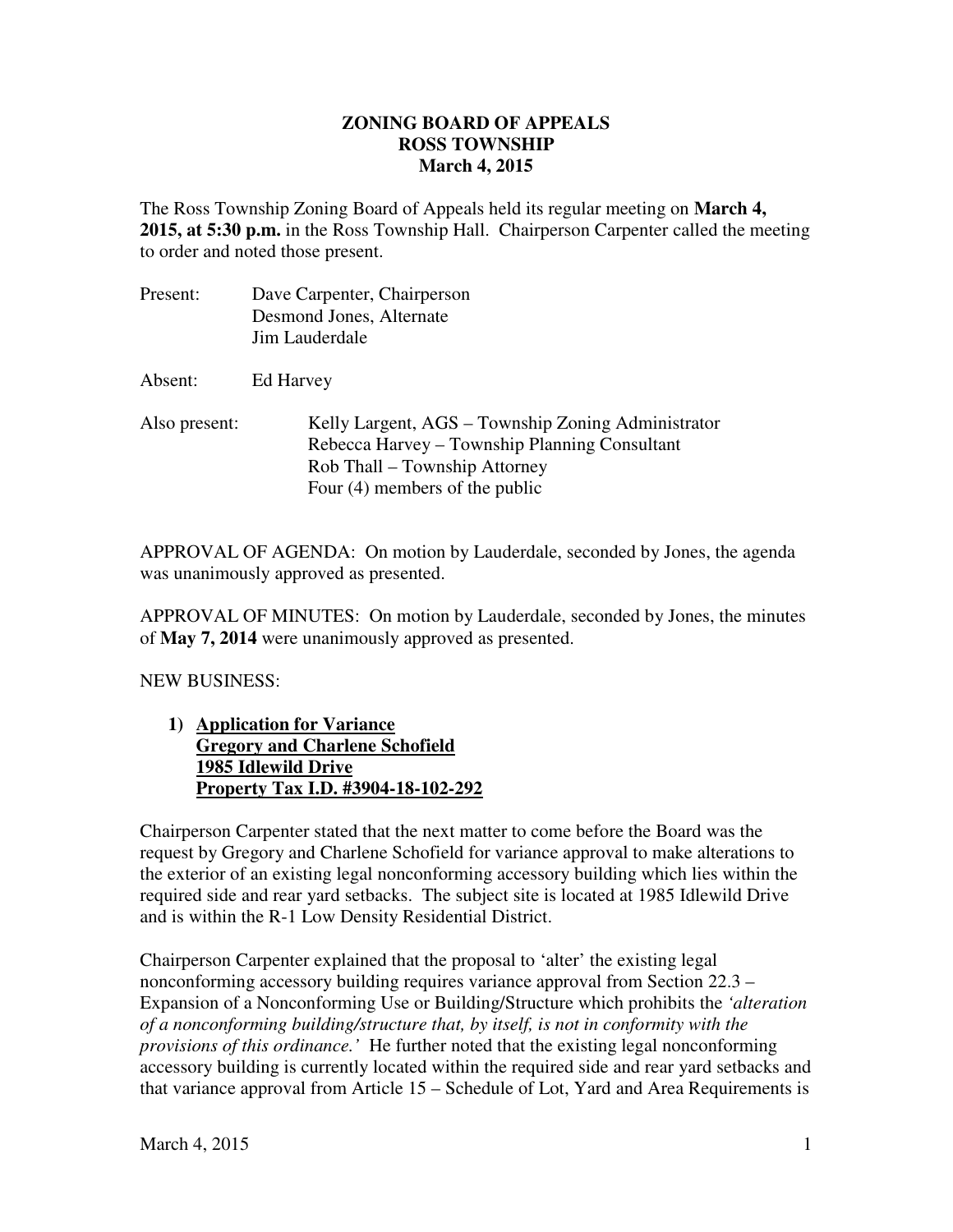also necessary to permit the proposed alterations. He referenced the 'Summary Review' of the request provided by Bert Gale of AGS, Township Zoning Administrator.

 Gregory Schofield was present on behalf of the application. He introduced Brent Dykstra of AMDG Architects, project architect and Mike Scott, project builder. Dykstra provided an overview of the proposed building alterations. He noted the existing architectural design of the accessory building and then referenced the elevation drawings in highlighting the proposed exterior renovations. Dykstra emphasized that the proposed changes to the building facia and doors and windows will not constitute structural alterations to the walls nor serve to increase the footprint of the building. He further noted that the changes to the roof will actually serve to decrease both the existing average building height and the existing average eave height.

 Dykstra stated that the proposed exterior alterations to the accessory building have been designed to complement the exterior design of the house currently under construction on the site and will enhance the property. He referenced photographs of an existing accessory building located at nearby 1909 Idlewild to demonstrate the envisioned exterior renovations.

 Schofield stated that the new residence under construction on the site will include a single car attached garage. He explained that the proposed alterations to the existing accessory building will provide for additional 'garage space', as well as area for residential storage. Access to the new 'garage space' will be accomplished through a new circular drive and courtyard.

 Lauderdale questioned how the existing average building height of 17 ft 6 in and the existing average eave height of 14 ft 4 in can be reduced without removing the roof. Dykstra explained that the proposed alterations will constitute a 'false roof' of sorts . . constructed over the existing roof and providing roof slopes and eave heights in character with the new residence.

 Lauderdale further questioned if topographic changes to the site or modifications to the existing floor elevation were proposed. Dykstra confirmed that no such changes were proposed. He noted that the average building height and average eave height (as defined in Section 2.2, Zoning Ordinance) will be reduced by virtue of the overall design of the new roof.

 Chairperson Carpenter questioned the current use of the existing accessory building. Schofield explained that the first floor was previously used as a storage area; the second floor had consisted of 2 bedrooms – a kitchen – and bathroom. He stated that they intend to use the entire building for storage (with a garage space). Schofield emphasized that the building will not be rented out.

 Chairperson Carpenter then noted correspondence of support for the requested variances received by Daniel Casey (1995 Idlewild) dated January 30, 2015.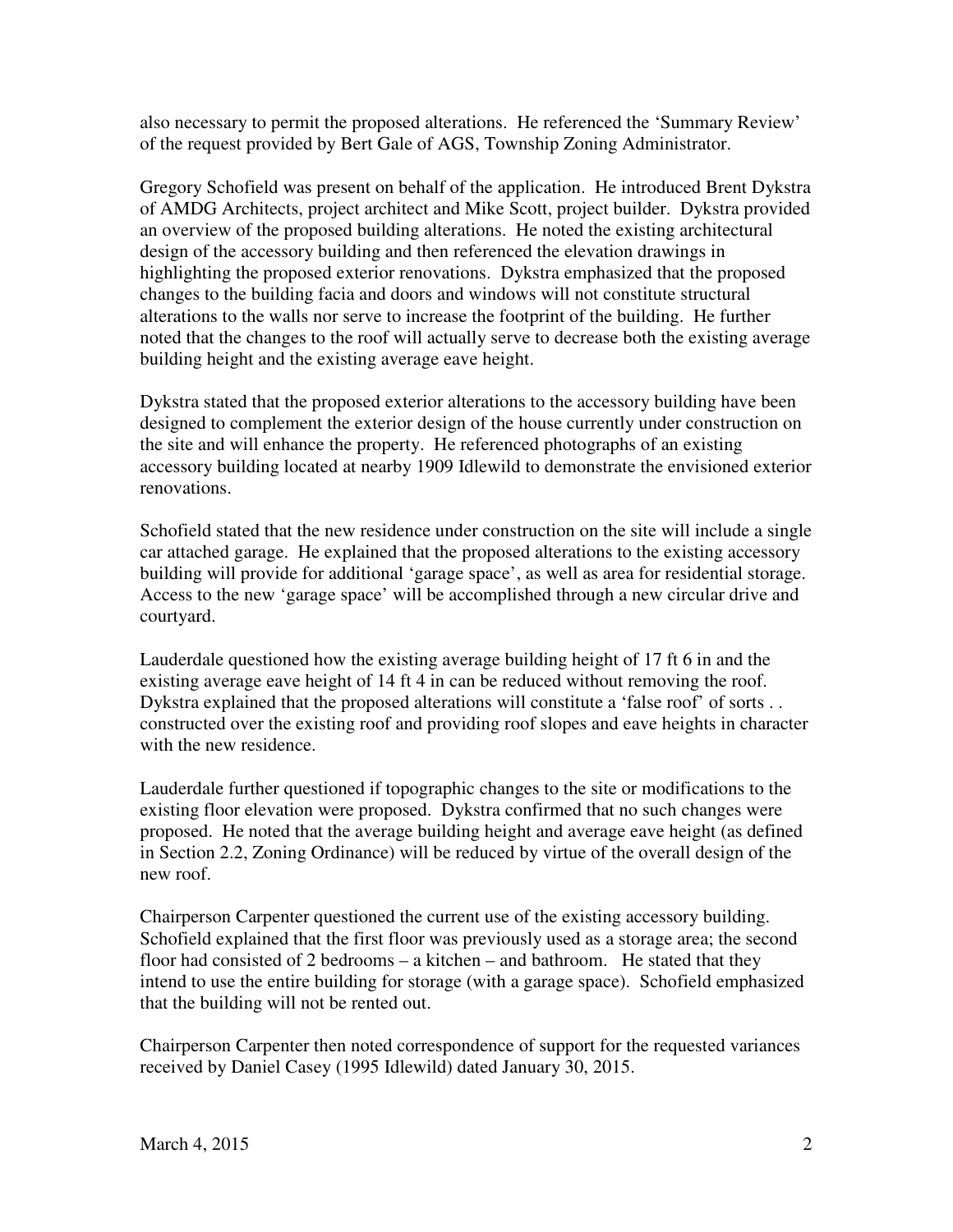No further public comment was offered on the matter. On motion by Lauderdale, and seconded by Jones, closing of the public comment portion of the public hearing was unanimously approved.

 It was noted that Article 15 sets forth a maximum average building height requirement of 18 ft and an average eave height requirement of 10 ft within the R-1 District. It was further noted that the average roof height of the existing accessory building is represented as 17 ft 6 in and the average eave height of the existing accessory building is represented as 14 ft 4 in. In review of the 'proposed exterior renovation concepts' presented by the applicant, it was determined that the proposed alterations to the roof will result in an average building height of 14 ft 6 in and an average eave height of 8 ft 10 in, thereby rendering the building in conformance with applicable height requirements. The definitions of 'average building height' and 'average eave height' as set forth in Section 2.2, Zoning Ordinance were referenced to confirm the accuracy of the proposed building height measurements.

 Lauderdale then moved to find that the proposed alterations to the roof of the existing accessory building, as represented by the applicant in the 'proposed exterior renovation concepts', will bring the accessory building into compliance with applicable average building height and average eave height requirements (as defined in Section 2.2, Zoning Ordinance) and will not require variance approval. Jones seconded the motion. The motion carried unanimously.

 Board discussion then ensued wherein it was confirmed that three (3) variances are required to allow the proposed building alterations: 1) variance approval from Section 22.3 - to allow the proposed alteration of a nonconforming building that, by itself, is not in conformity with the provisions of the Zoning Ordinance; 2) variance approval from Article 15 - so as to permit the continued encroachment into the required side yard setback; and, 3) variance approval from Article 15 - so as to permit the continued encroachment into the required rear yard setback. It was agreed that the variance criteria would be considered for all three (3) variance requests at the same time and a single motion made for all three (3) requests.

 Chairperson Carpenter led the Board through a review of Section 22.3 and the variance criteria set forth in Section 23.8 A. The following findings were noted:

## *Alteration of a Nonconforming Building:*

### *Per Section 22.3:*

- - The proposed renovations will not result in an expansion or extension of the existing nonconforming accessory building.
- - The proposed alterations are cosmetic renovations designed to complement the architectural design of the residence under construction on the site and to modify the storage capabilities of the building. The proposed renovations will not modify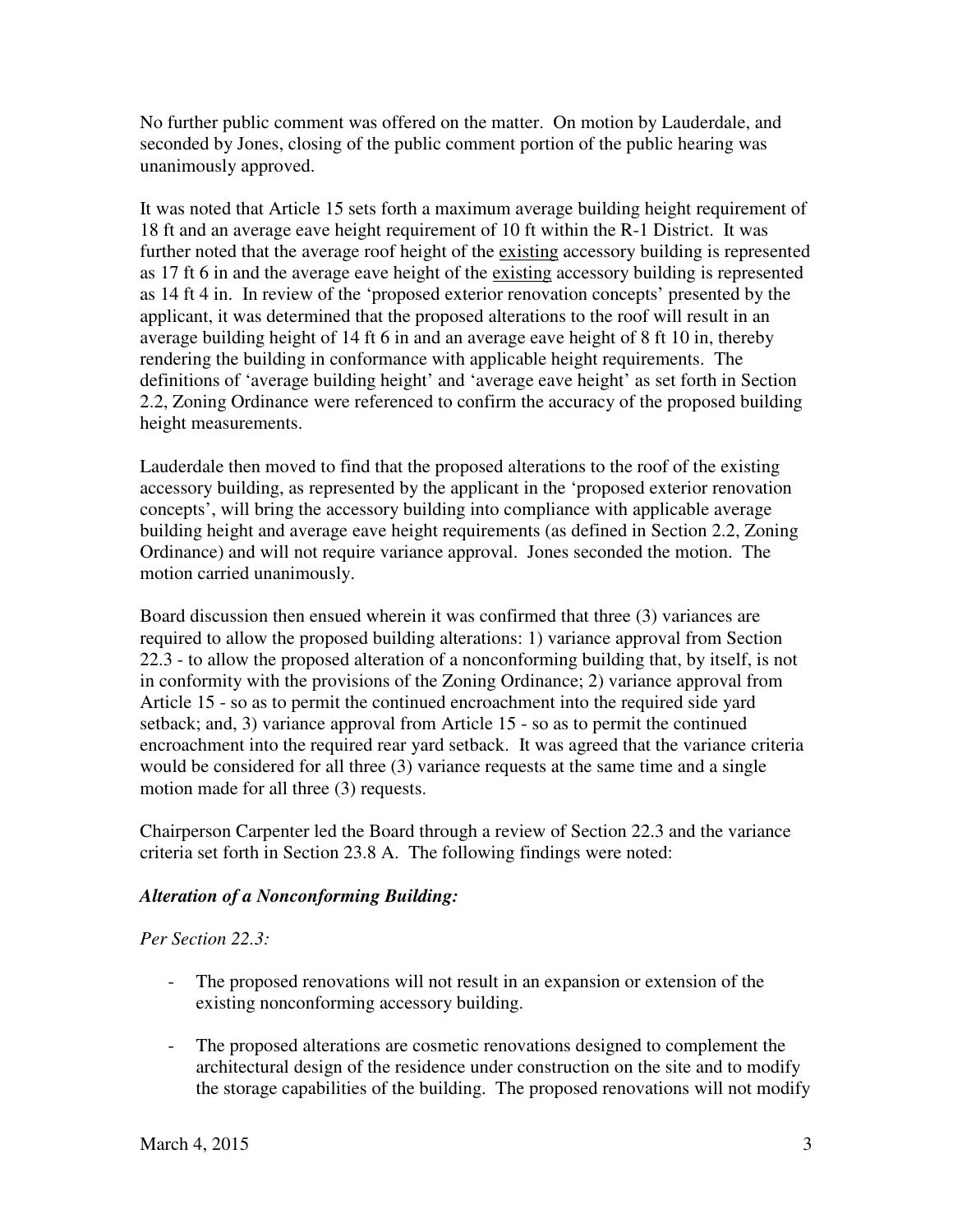the structural integrity of the building and so will not constitute *'alterations that substantially extend the otherwise reasonably anticipated useful life'* of the nonconforming accessory building.

## *Alteration of a Nonconforming Building: Side and Rear Setback Requirements:*

 *Per Section 23.8A.:* 

- Practical difficulty in carrying out the strict letter of the Zoning Ordinance:  *(exceptional narrowness, shallowness or shape of the property; exceptional topographic conditions; other extraordinary situation of the property)* 
	- The subject property is an existing nonconforming building lot.
	- - The existing accessory building is located within the required side and rear yard setbacks and is a lawful nonconforming building.
	- The proposed alterations will not increase any existing lawful nonconformity.
- • Self-created hardship: *(practical difficulty not created by the applicant or a predecessor owner in the applicant's family):* 
	- - The substandard size of the lot and the location of the existing accessory building are not conditions created by the applicant.
- • No substantial detriment to adjoining property:
	- - The proposed alterations will not decrease the existing nonconforming setbacks and will render the building height and eave height conforming.
	- The proposed alterations will result in aesthetic improvements to the property.
- Not materially impair the intent and purpose of the Zoning Ordinance:
	- - The proposed alterations will not decrease the existing nonconforming setbacks and will render the building height and eave height conforming.
	- The proposed renovations will not modify the structural integrity of the building and so will not constitute *'alterations that substantially extend the otherwise reasonably anticipated useful life'* of the nonconforming accessory building.
- Not materially impair the public health, safety and welfare: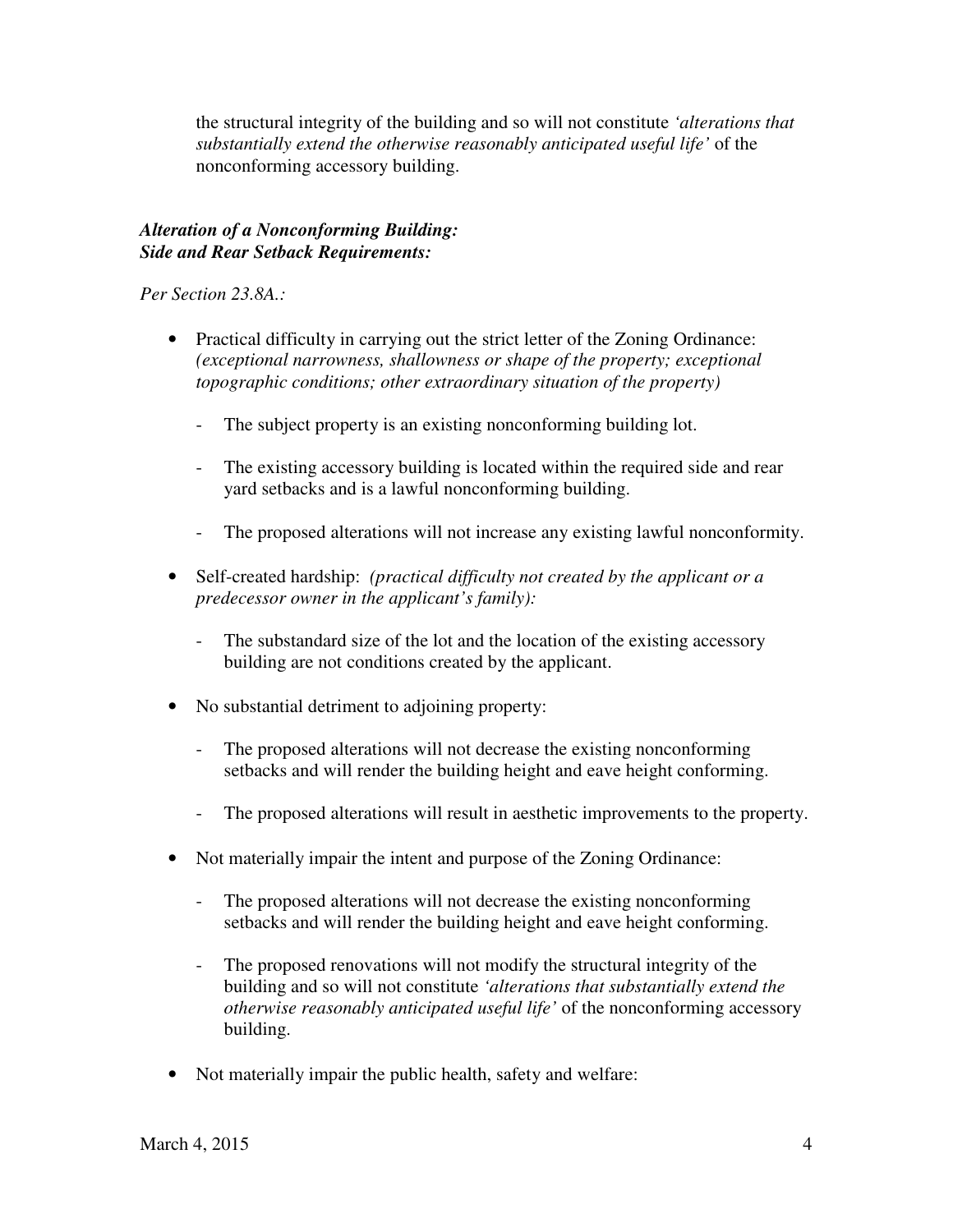- - The proposed alterations do not constitute an increase in the area of the nonconforming building nor do they modify the existing nonconforming setbacks.
- - The proposed alterations will serve to bring the average building height and average eave height into compliance with applicable standards.
- - The proposed alterations will result in aesthetic improvements to the property and will not impair adjacent waterfront lots.
- The nonconforming building provisions are designed to eventually gain conforming situations . . but the sliding scale approach adopted to apply to nonconforming lots around Gull Lake promotes improvement of otherwise nonconforming buildings.
- • Exceptional circumstances applying to the specific property that do not apply generally to other properties in the R-1 District:
	- - Nonconforming structures around Gull Lake are a recurrent situation . . but they are not a general circumstance within the R-1 District.
- Condition/situation of the property not of a general or recurrent nature as to make reasonably practical a general regulation as part of the Zoning Ordinance:
	- - Nonconforming structures around Gull Lake are a recurrent situation . . but are not general to the Township as a whole.
	- - Accessory structure text has recently been adopted to address general situations applicable to size and location of accessory structures.

 It was reiterated that the above findings were based on the application documents presented and the representations made by the applicant and his agents at the meeting.

 Lauderdale then moved to grant variance approval from Section 22.3 so as to allow the proposed alterations of a nonconforming building and from Article 15 so as to allow the proposed alterations of a nonconforming building within the required side and rear yard setbacks. Variance approval is granted based upon the findings of the Board pursuant to Section 22.3 and the variance criteria set forth in Section 23.8 A., Zoning Ordinance. Jones seconded the motion. The motion carried unanimously.

# **2) 2015-2016 Meeting Schedule**

 Lauderdale moved to approve the proposed 2015-2016 meeting schedule and related filing deadline schedule of the Zoning Board of Appeals. Jones seconded the motion. The motion carried unanimously.